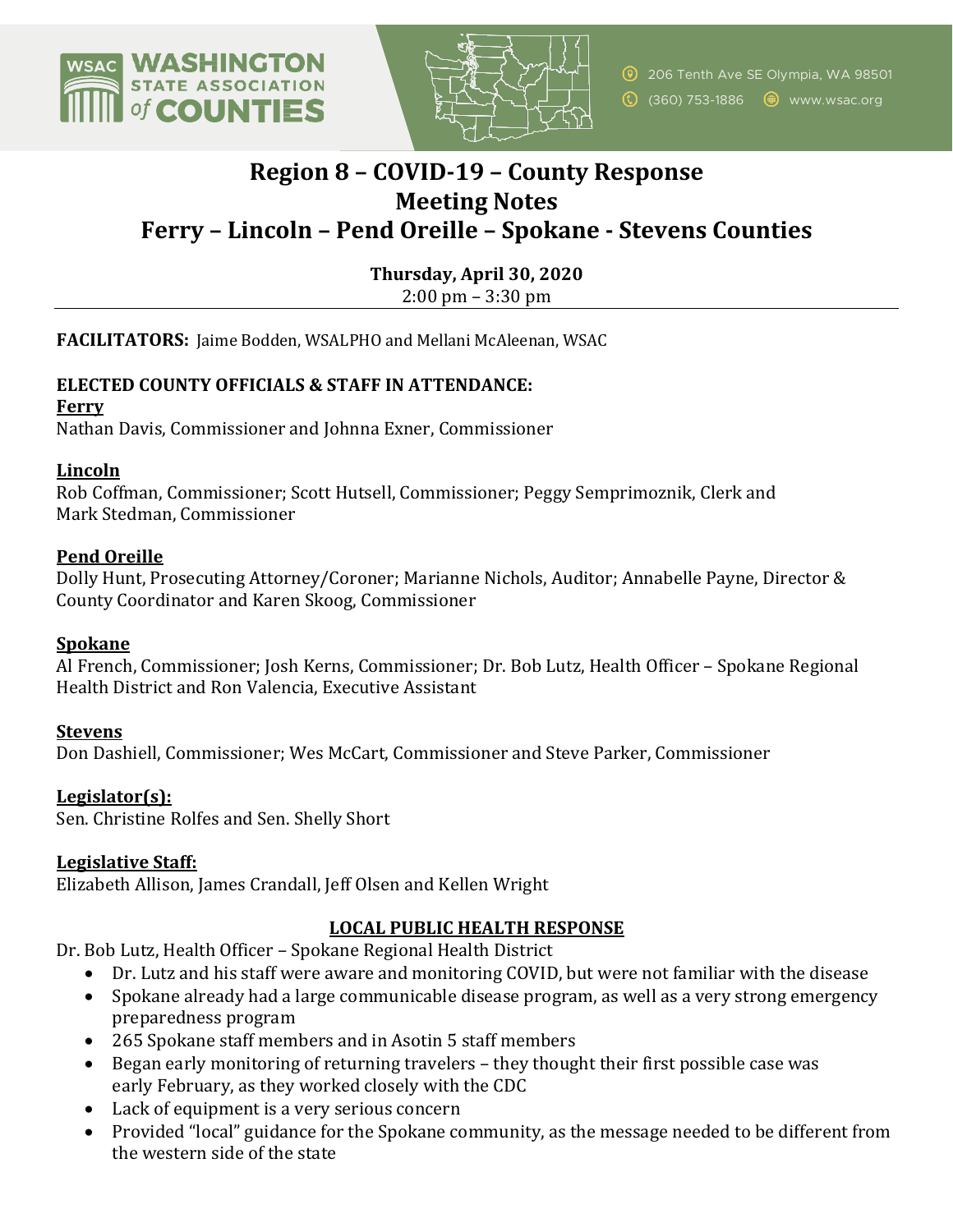# **LOCAL PUBLIC HEALTH RESPONSE – cont.**

- A state of emergency was called for the state and Spokane did as well
- Incoming large basketball tournament was scheduled, but Dr. Lutz made the decision to cancel, as travelers would be coming from all over the state
- Asotin County had their first case on April  $3^{rd}$
- The health district has a good collaboration throughout the City of Spokane
- $360+$  cases maintaining currently

# **CHALLENGES AND LOOKING AHEAD**

- The community is getting restless currently working on messaging with some outdoor activities opening - could be challenging days ahead.
- Case investigations are labor intensive, will need additional workforce to manage.
- With the lives and livelihoods of Spokane businesses, they are working on steps to open businesses in a safe and responsible manner.
- A second wave is very concerning.... what's next?
- Public health has proven to be very important during this pandemic. Moving forward, this is a great opportunity for public health and the business sector. Dr. Lutz hopes that everyone will appreciate how important public health is and their role in keeping the public healthy!

## **IMPACT ON COUNTY FUNCTIONS**

#### **Ferry:**

- Sporadic broadband services prove to be challenging.
- The local hospital would welcome elective surgeries right now.
- The drug court has been busy, as they're seeing individuals getting back on drugs.
- Concerns for local businesses to open. Who will open and who will permanently close?
- Loss of revenues for road/gas tax is very troubling.
- Would like to see a "slow opening" for Ferry county.

## **Lincoln:**

- Agriculture based businesses continue to operate.
- The two local hospital are ready to get back to "normal" business.
- COVID cases have been very low.
- Commissioners are faced with a difficult decision in moving forward with the county fair will it be cancelled or keep it scheduled for August?
- With the schools closed meals are being produced and delivered to the community.
- Interest income is vital to the county if rates continue to go down, the reserves will as well.
- The gas tax plays a vital role for funding for road improvement will see a significant decrease in gas tax revenues.
- 60% of Lincoln county residences work in Spokane
- School children have experienced the challenging issues with broadband.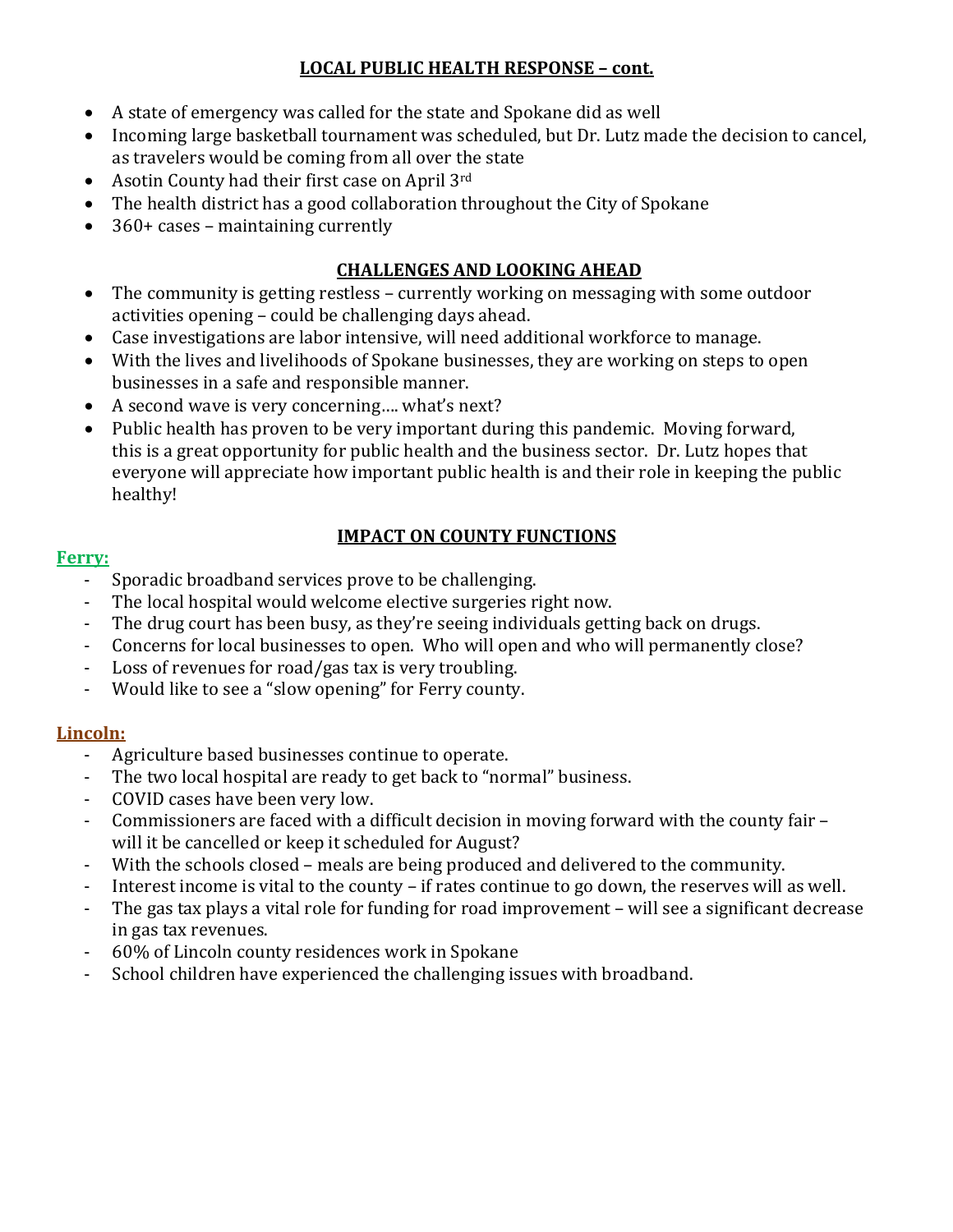## **IMPACT ON COUNTY FUNCTIONS - cont.**

#### **Pend Oreille:**

- Furloughs for the road department anticipate losses with the gas tax.
- Concerns about the cuts on the state level and how it will impact county government.
- With decreased revenues, county services will suffer.

#### **Spokane:**

- Spokane is a consumer driven economy with the loss of sales tax, it will have a significant impact on the mental health and the criminal justice system.
- 20-25% current loss in sales.
- PPE and tracking supplies are in short supply.
- Food banks have been greatly impacted Second Harvest has been overwhelmed with the community need.
- With a backlog from the courts, would like to see an acceleration of reforms.
- Jail population has been reduced but criminal activity has increased.
- Tourism industry in Spokane has been hard hit hospitality industry has a 90% unemployment rate.
- Currently, 45,000 are unemployed in Spokane.
- Construction/homebuilders are happy to get back to work.

#### **Stevens:**

- Shortage of ambulances drivers, as the reimbursement rates are very low hard to retain and keep staff.
- Broadband issues are a huge problem for the tri-county area.
- IT department is understaffed is an ongoing a concern and with financial transactions being completed on the internet - this is a very serious concern.
- Food banks have doubled/tripled their normal daily demands.
- Backlog in the courts have met with attorneys will see difficulty in rescheduling.
- What preventative measures will be required to reopen the courthouse and office buildings?
- Concerns for main street businesses will they survive?
- Working with the local health jurisdiction and continue to have good conversations with doctors and hospitals. The county has a high degree of confidence in getting back to normal.

## **ANTICIPATED NEEDS MOVING FORWARD**

## **Ferry**

- Will send a letter to the Governor for a regional approach to reopen, want to get people back to work.
- Increased broadband needs, as the libraries are closed the community does not have computer access.
- The Commissioners would like to see elective surgeries scheduled at the hospitals.
- Would like to see businesses reopen in a "safe way" to restart the economy.

## **Lincoln**

- Would like to see churches open to their congregation.
- Moving forward behavioral and mental health is very concerning.
- Would like to see some flexibility with the state.
- Request to the Governor to open "new" construction.